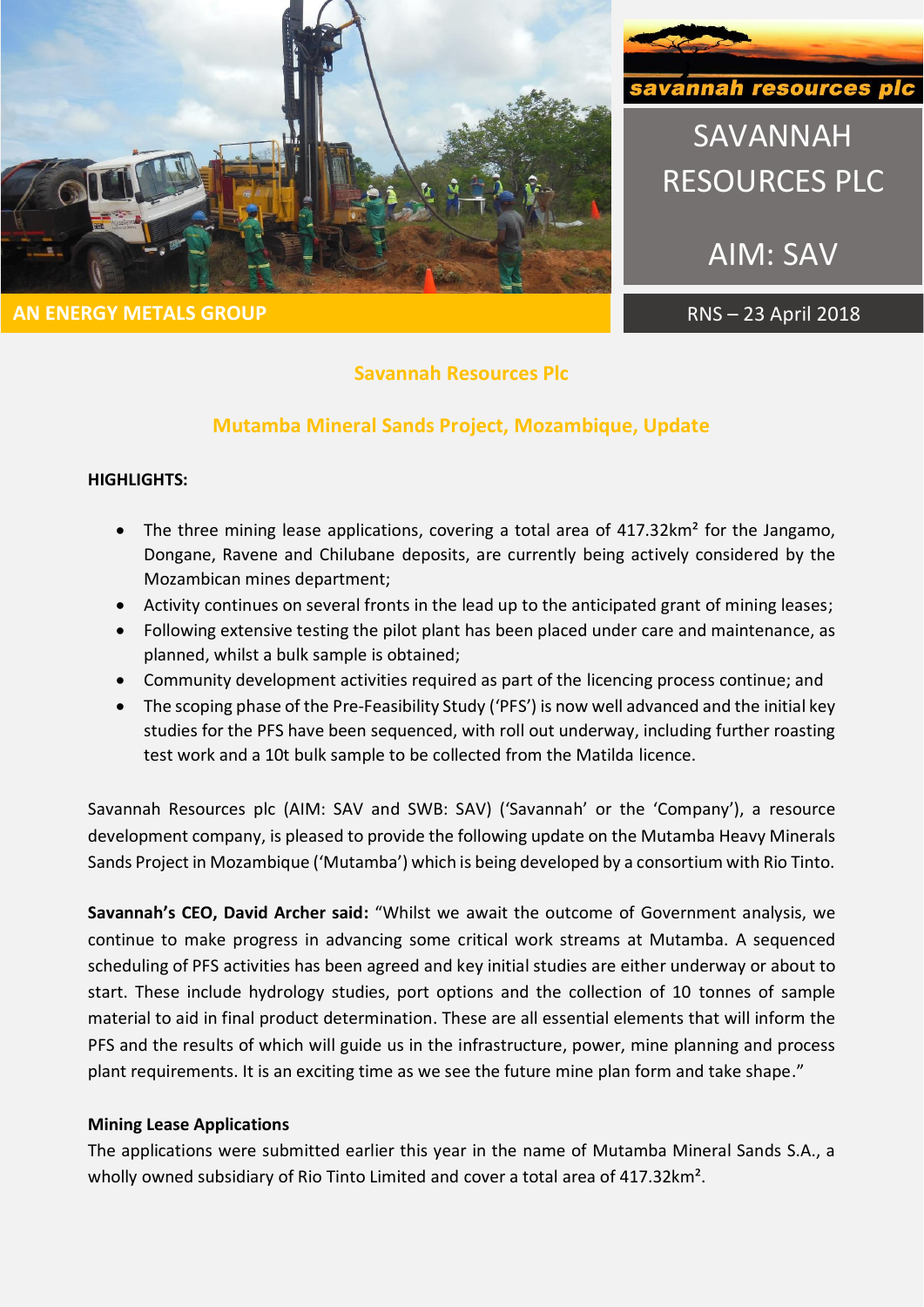The applications, which are currently being reviewed, were submitted to the Ministry on 18 January 2018 and the mining cadastre reopened on 2 April 2018 following its annual closure. The Ministry has six months from the date of the cadastre reopening to respond to the Applications, although this can be an iterative process. Mining Leases are generally awarded for a term of 25 years and can be renewed at the end of their terms.

Savannah is the operator of the Mutamba Project with an existing 20% interest in a Consortium Agreement with Rio Tinto. Savannah can increase its equity to 35% upon delivery of a Pre-Feasibility Study which is currently underway and to 51% upon delivery of a Definitive Feasibility Study.

#### **Pilot Plant**

The pilot plant was inaugurated on 7 December 2017. Since then the plant has been run on a steady basis to ensure it is operating properly and has now been placed on care and maintenance, as planned, while a bulk sample is obtained for processing.

## **Community Development Activities**

Support for local community development initiatives is both a mandatory part of the licence process and an essential part of Savannah's active community engagement programme with a view to further building on the good relationships and trust the Consortium has with the local authorities and local communities.

To date the Consortium has provided:

- 508 double school desks (**Figure 1**) to schools in the local districts;
- over 7,000 seedlings for improved and disease resistant coconut plants, as well as, support to cassava production and appropriate trade skills development;
- basic equipment and consumables to local health clinics; and
- ongoing village water supply systems (**Figure 2**) to five of the neediest settlements, which is estimated to benefit up to 7,500 people in the provision of clean, potable water

**Figure 1.** Photograph of school desks

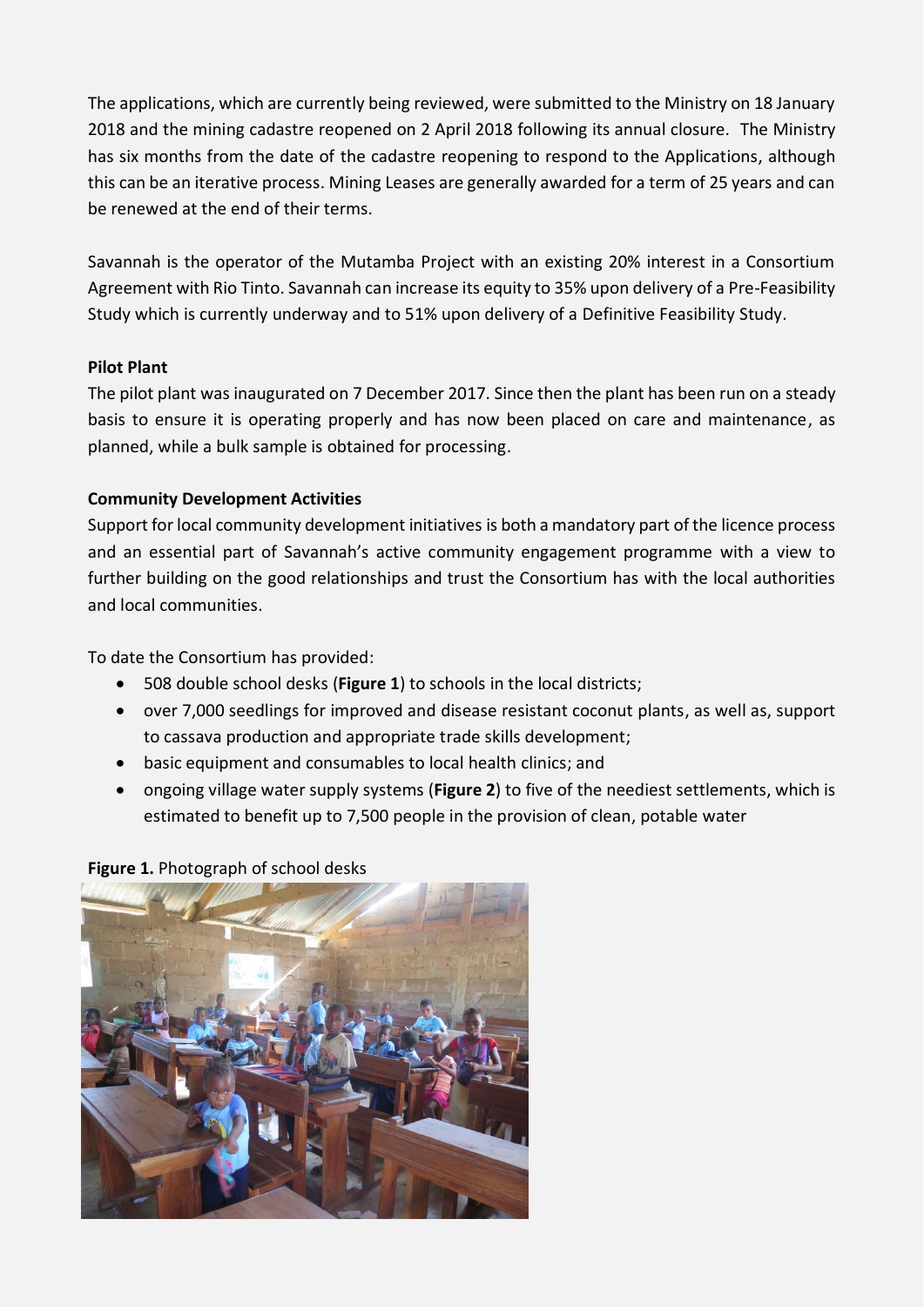#### **Figure 2.** Photograph of water system



#### **Pre-Feasibility Study**

A Pre-Feasibility Study ('PFS'), being managed by mineral sands expert TZMI, into the potential development of the project began in latter part of 2017. It is targeted for completion in early 2019 and will be a major milestone for the Company as it will further define the commercial potential of Mutamba whilst also resulting in Savannah earning a 35% interest in the Mutamba Consortium. Stage one of the Mutamba PFS is well advanced and includes a gap analysis, options review, project planning and budget finalisation for stage two of the PFS.

Significant planning by TZMI has been undertaken over the recent months as the Consortium prepares to enter into stage 2 of the PFS and a sequenced approach to the PFS has been developed that will ensure that reports and studies build on each other as the PFS unfolds. The first of these studies have been identified and preparations underway for their roll out.

The first set of studies include:

- Mining methods analysis and strategic scheduling;
- Tailings design and storage options;
- Metallurgical test work programme, the results of which will help inform the engineering design;
- Port options study; and
- Hydrology study to update, calibrate and validate the existing models.